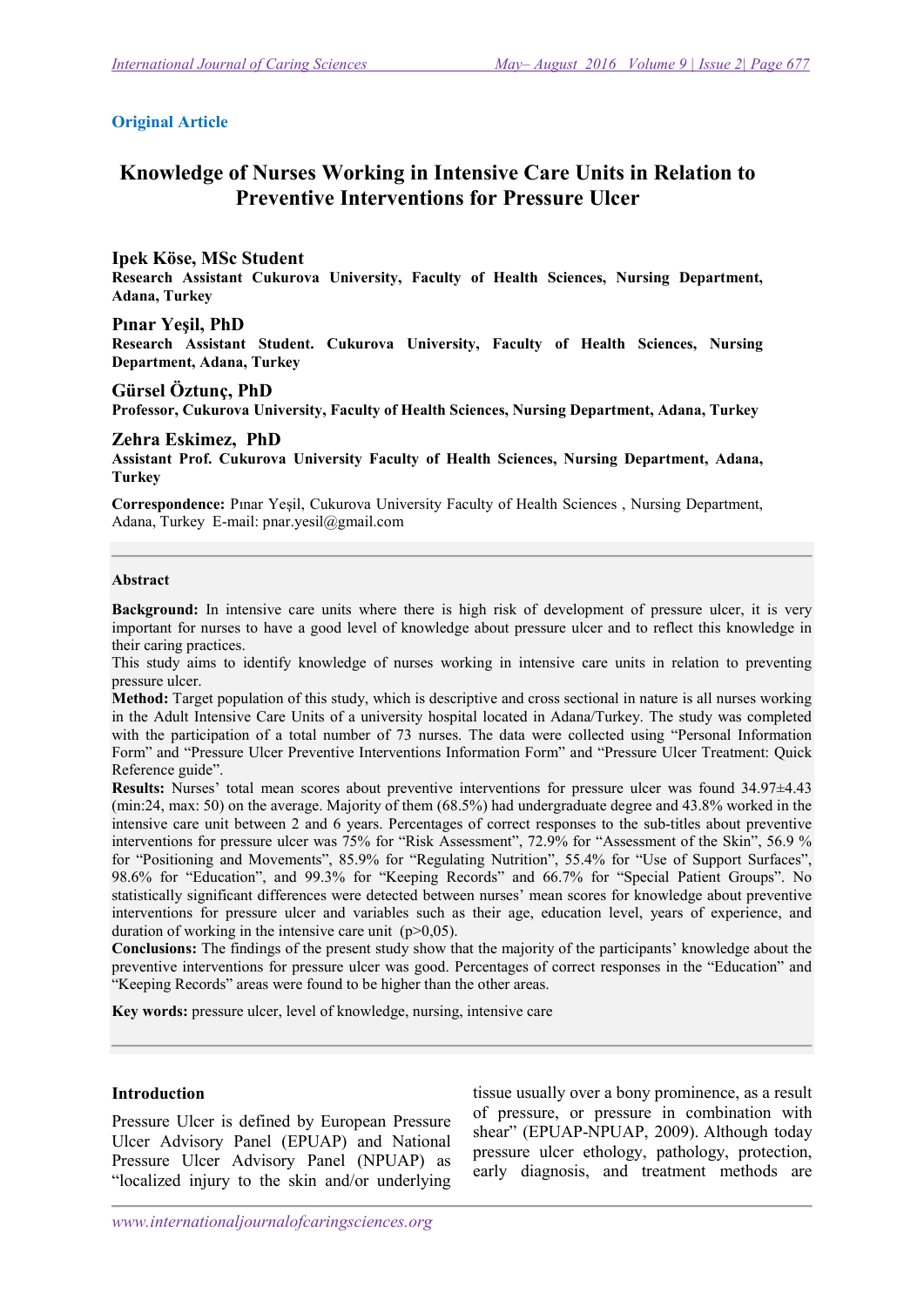known very well and there are many international reference guides on this issue, it could still be observed as a very serious problem (Katran, 2015; Lawrance, Fulbrook & Miles, 2015). According to the report prepared by American National Pressure Ulcer Advisory Panel based on the results of 300 studies conducted between 1990 and 2000, pressure ulcer incident in the USA was found 0,4-38 % in acute care areas, 2.2-23.9% in long-term care areas, and 0-17 % in home care areas (Cuddigan, Berlowitz & Ayello, 2001). This proportion is known to increase up to 56% in intensive care units (Ortaç, 2013; Kurhan & Girgin, 2007). As for Turkey, two studies conducted in all clinics of Medicine Faculties, and internal-surgical clinics, and intensive care units found pressure ulcer incidence as 7.2% and 10.4% respectively (Hug, 2001; Inan & Öztunç, 2012).

Pressure ulcer can be more prevalent in intensive care units in comparison to the other clinics. This case might result from the fact that intensive care units include patients who cannot perform their life activities independently due to unconsciousness and who need continuous care (Doğu, 2015). Some risk factors in intensive care units cause development of pressure ulcer. These factors include physical inactivity, limited mobilization, diseases that require long term confinement to bed, use of high degrees of anaesthetic, sedative, analgesic and muscle relaxant medicine, blackout, metabolic problems, circulatory abnormalities, incontinence, and mechanic ventilation (Keller, 2002; Cooper, 2013; Ortaç et al., 2013). By extending the healing process, pressure ulcer and risk factors affecting its development can cause complications such as high morbidity and mortality rates, infection, pain, depression, and prolonged hospital stay (Karadağ, 2003; Beeckman et. al., 2010; Katran, 2015). Beside the physical and psychological effects, pressure ulcer increases the cost of care with its financial effects as well (Demarre et al., 2015; Katran, 2015). Pressure ulcer is one of the most costly cases after cancer and cardiovascular diseases (Shahin, Dassen & Halfens, 2009). Annual care cost is estimated to be 11 billion \$ in the United States of America and approximately between 206 and 238 million euros in the Netherlands (Lawrence, Fulbrook & Miles, 2015). Demarre et al.(2015) in their systematic review on the care cost of pressure ulcer, found that prevention of pressure ulcer cost between 2.65€ and 87.57€

daily per patient and the treatment cost ranged between  $1.71\epsilon$  and  $470.49\epsilon$ .

Treatment and prevention of pressure ulcer, an important quality and care indicator for all health care institutions, require a multidisciplinary team having a holistic care approach (Gencer & Özkan, 2015; Mallah, Nassar & Kurdahi, 2015). Nurses in this team have important roles in the protection of skin integrity and prevention of the complications (Uzun, 2010). Patient evaluation in terms of risks factors and evidence-based nursing interventions applied in early period have great importance in the prevention of pressure ulcer (Uzun, 2010).

Nurses need to have sufficient knowledge, skills, and critical thinking ability on the issue in order to provide a qualified and effective care (Atılgan & Karadeniz, 2007; Doğu, 2015). This way, with their knowledge, they can decide for which patients precautionary actions could be applied as well as the preventive interventions to be used (Beeckman et al., 2010). Quality of care increases and duration of hospitalization decreases with the increase in the level of nurses' knowledge about prevention of pressure ulcer (El Enein & Zaghloul, 2011). On the other hand, insufficient knowledge of nurses or failure to reflect their knowledge in practice trigger pressure ulcer and might cause the existing pressure ulcer to get worse (Qaddumi & Khawaldeh, 2014).

This study aims to identify knowledge of nurses working in intensive care units in relation to preventing pressure ulcer.

## Materials and Methods

Target population of this descriptive and crosssectional study was 106 nurses working in the adult intensive care units of a university hospital located in Adana/Turkey. No sampling was used; the whole target population was included in the study. However, 33 nurses who did not want to participate or were on annual leave were not included in the study. Hence, the study was completed with 73 nurses working in the intensive care units between 26<sup>th</sup> June and 21<sup>st</sup> July, 2014 (68.8% participation rate).

## Collection of the Data

The data were collected through "Personal Information Form" and "Pressure Ulcer Preventive Interventions Information Form" developed by the researchers in line with the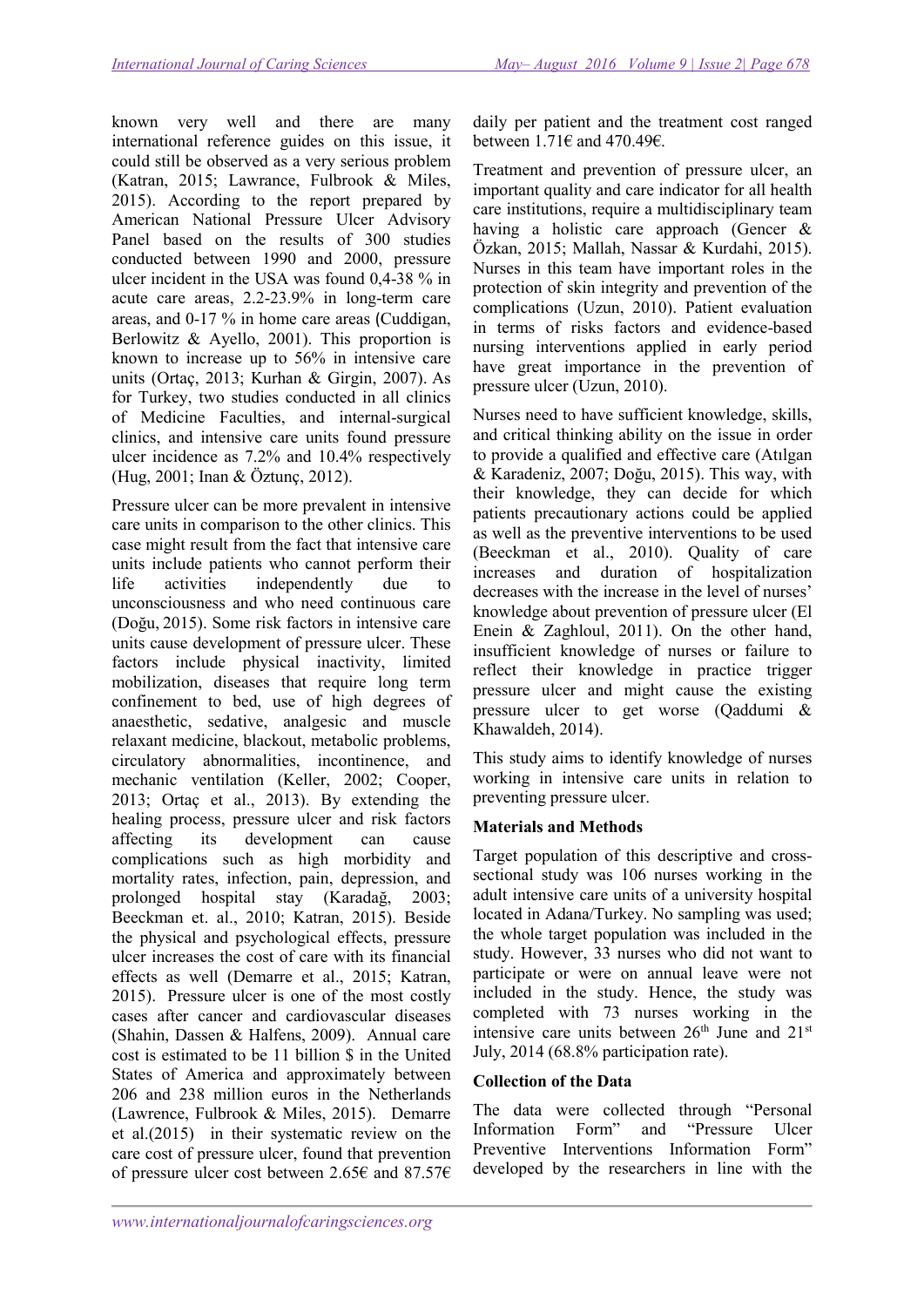related literature. The main reference was "Prevention and Treatment of Pressure Ulcers: Quick Reference Guide" developed by European Pressure Ulcer Advisory Panel (EPUAP) and National Pressure Ulcer Advisory Panel (NPUAP).

#### Data Collection Tools

#### The Personal Information Form

The personal information form prepared by the researchers included 10 questions in relation to the participants' age, gender, education level, years of experience in profession, the intensive care unit they work, duration of working in the intensive care unit, receiving education on pressure ulcer or not, type of education received, time of the last education received, and frequency of encountering patients with pressure ulcer (Karadağ, 2003; EPUAP-NPUAP, 2009; Cooper, 2013; Ortaç et al., 2013).

#### Pressure Ulcer Preventive Interventions Information Form

"Pressure Ulcer Preventive Interventions Information Form" was collected under 7 subtitles: "risk assessment, assessment of the skin, positioning and movements, use of support surfaces, education, keeping records, and special patient groups (patients in operation)" (Karadağ, 2003; EPUAP-NPUAP, 2009; Cooper, 2013; Ortaç et al., 2013). The 50-item form, which aimed to identify nurses' knowledge about prevention of pressure ulcer, had 31 correct and 19 incorrect statements responded as "true", "false", and "I do not know". Highest score to be obtained from the form is 50. The guide was translated to Turkish with the permission of the Wound, Ostomy and Incontinence Nurses Society (EPUAP-NPUAP, 2009).

Administration of the forms took approximately 30 minutes: 5 minutes for Personal Information Form and 25 minutes for Pressure Ulcer Preventive Interventions Information Form.

## Data analysis

Statistical analysis was performed using SPSS (IBM SPSS Statistics 20) package programming. Parametric methods were used for the measurements with normal distribution. In line with the parametric methods, comparison of two independent groups was done using

"Independent samples t-test" (t value), comparison of independent three or more groups was done using ANOVA test (F table value), and paired comparisons belonging to them were performed with "Tukey" and "Tamhane" tests, depending on the homogeneity of the variances.

Non-parametric methods were used for the measurements that did not display normal distribution. Comparison of two independent groups was done using "Mann-Whitney U Test (z table value), comparison of three or more independent groups with measurements was done using "Kruskal-Wallis H Test" (χ2 table value), and the paired comparisons belonging to them were performed with "Bonferroni Correction". Direction, significance, and degree of the relationship of the measurement values with each other were identified using Spearman correlation method. Means, standard deviations, numbers, and percentages were used as descriptive statistics. Statistical significance was taken as p˂0,05.

#### Ethical consideration

Necessary permissions were obtained from the administration of the hospital where the study was conducted and from University Clinical Research Ethics Committee; and nurses' verbal consent was obtained prior to the study.

#### **Results**

Average age of the participants was 27.63±5.88, and 68.5% of them had bachelor's degree. Of all the nurses, 43.8% had been working in the intensive care unit between 2 and 6 years; 19.2% worked in neurology intensive care unit, 17.8% were in internal diseases intensive care unit, 17.8% were in neurosurgery intensive care unit, 16.4 % were in general surgery intensive care unit, 16.4% were in coronary intensive care unit, and 12.4% were in anaesthesia and reanimation intensive care unit (Table 1).

56.1% of the nurses participating in the study frequently encountered pressure ulcer in the intensive care units, and 47.9% received education on pressure ulcer apart from the education they received at school. Of the nurses who received education, 65.8% had in-service training and 54.3% received education 1 year ago or less (Table 2).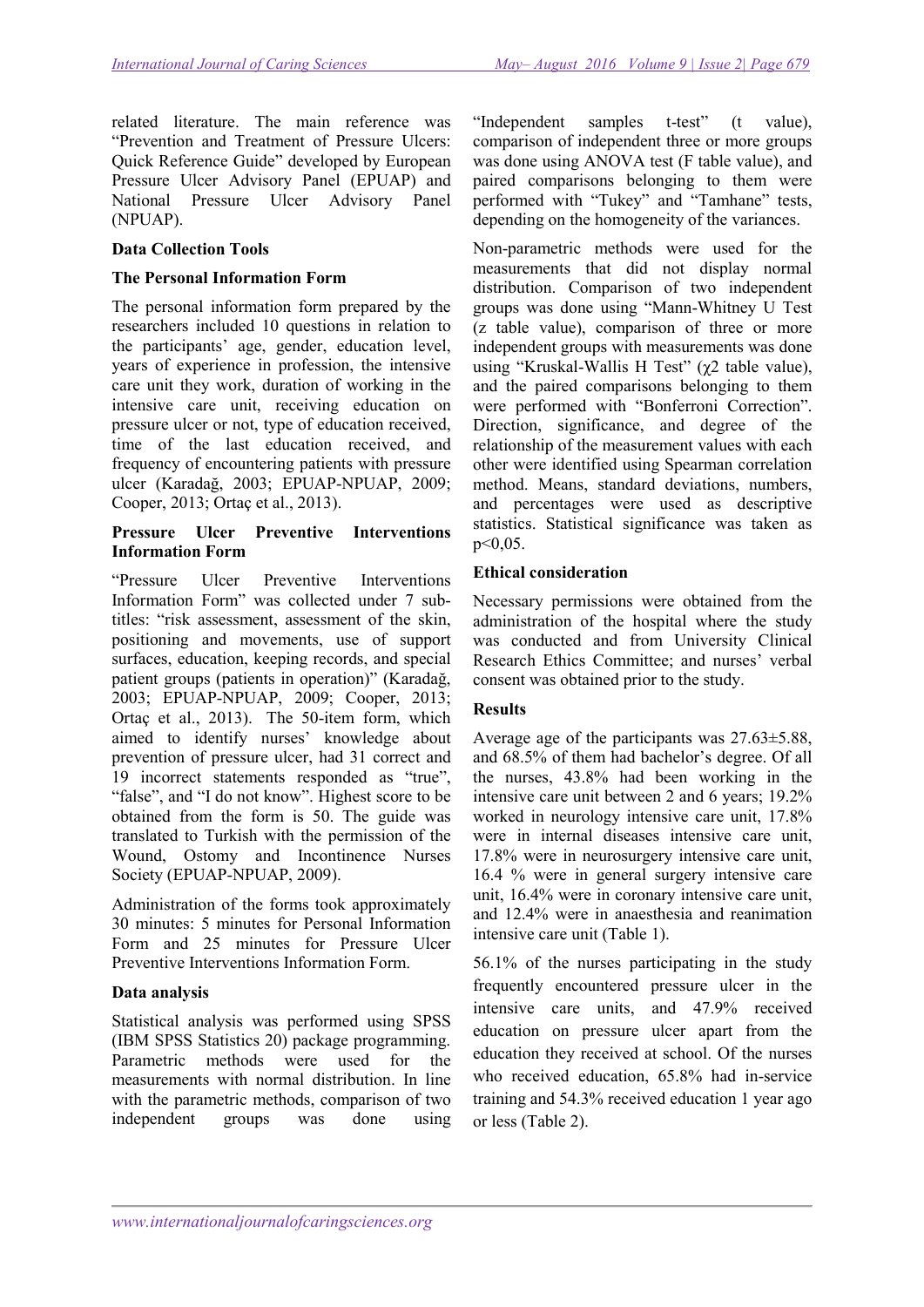| <b>Descriptive Features</b>               | n(%)      |
|-------------------------------------------|-----------|
| Age                                       |           |
| $18-24$                                   | 23 (31.5) |
| $25 - 31$                                 | 34 (46.6) |
| $32 - 42$                                 | 16(21.9)  |
| Gender                                    |           |
| Male                                      | 6(8.2)    |
| Female                                    | 67 (91.8) |
| <b>Education level</b>                    |           |
| Vocational school of health               | 19(26.0)  |
| Associate degree                          | 4(5.5)    |
| Bachelor's degree                         | 50(68.5)  |
| <b>Years of experience in Nursing</b>     |           |
| Less than 2 years                         | 16(21.9)  |
| 2-6 years                                 | 25(34.3)  |
| 7 years and more                          | 32(43.8)  |
| <b>Intensive Care Unit</b>                |           |
| Anaesthesia and reanimation               | 9(12.4)   |
| Neurology intensive care                  | 14 (19.2) |
| General surgery intensive care            | 12(16.4)  |
| Coronary intensive care                   | 12(16.4)  |
| Internal diseases intensive care          | 13 (17.8) |
| Brain surgery intensive care              | 13(17.8)  |
| Duration of Working in the intensive care |           |
| Less than two years                       | 20(27.4)  |
| 2-6 years                                 | 32(43.8)  |
| 7 years and more                          | 21 (28.8) |

Table 1: Some descriptive features of the nurses (N: 106)

#### Table 2: Nurses' receiving education in relation to pressure ulcer (N:106)

| <b>Descriptive Features</b>                                        | n(%)      |  |  |  |
|--------------------------------------------------------------------|-----------|--|--|--|
| Receiving Education on Pressure Ulcer apart from school education  |           |  |  |  |
| Yes                                                                | 35 (47.9) |  |  |  |
| No                                                                 | 38(52.1)  |  |  |  |
| <b>Type of Education received</b>                                  |           |  |  |  |
| In-service training                                                | 23 (65.8) |  |  |  |
| Congress/ symposium/seminar                                        | 4(11.4)   |  |  |  |
| Course                                                             | 4(11.4)   |  |  |  |
| A11                                                                | 4(11.4)   |  |  |  |
| Time of the last education received                                |           |  |  |  |
| 1 Year and less                                                    | 19(54.3)  |  |  |  |
| 2 years and more                                                   | 16(45.7)  |  |  |  |
| Frequency of Encountering Patients with pressure ulcer in the unit |           |  |  |  |
| Frequently                                                         | 41(56.1)  |  |  |  |
| Sometimes                                                          | 28 (38.4) |  |  |  |
| Never                                                              | 4(5.5)    |  |  |  |

#### Table 3: Percentages of nurses' correct responses to statements in relation to the preventive interventions for pressure ulcer (N:106)

| <b>Preventive Interventions</b> | n(%)      |
|---------------------------------|-----------|
| Risk assessment                 | 55 (75)   |
| Skin assessment                 | 53 (72.9) |
| Positioning and movement        | 42(56.9)  |
| Regulating nutrition            | 63 (85.9) |
| Use of support surfaces         | 40(55.4)  |
| Education                       | 72 (98.6) |
| Keeping records                 | 72 (99.3) |
| Special patient groups          | 49 (66.7) |

www.internationaljournalofcaringsciences.org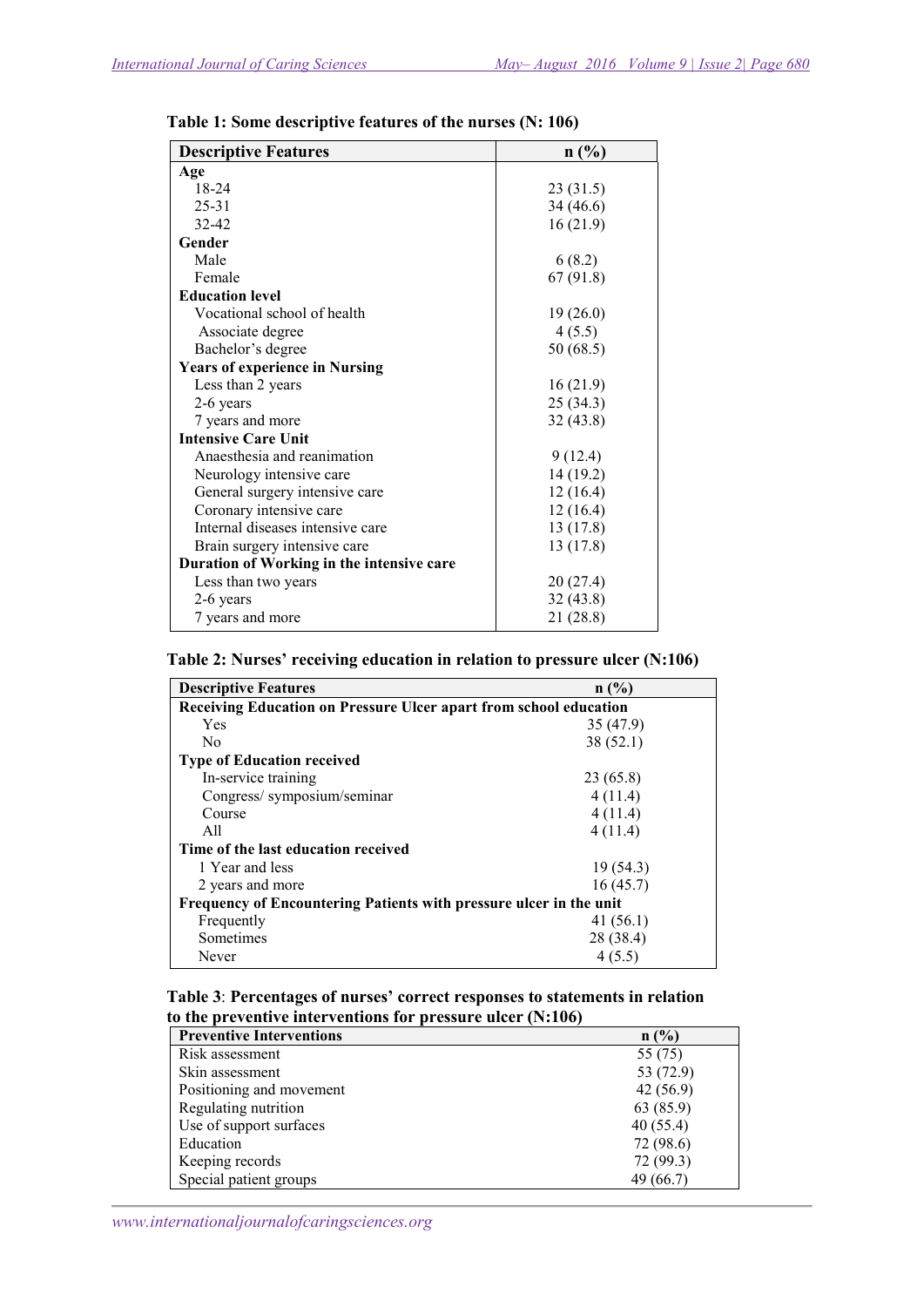| $\alpha$ casure them according to some descriptive variables<br><b>Descriptive Features</b> | $\mathbf n$    | $(\overline{X} \pm S.D.)$ | <b>Statistical Analysis</b> | Probability (p)    |
|---------------------------------------------------------------------------------------------|----------------|---------------------------|-----------------------------|--------------------|
|                                                                                             |                |                           |                             |                    |
| Age                                                                                         |                |                           |                             |                    |
| $18-24(1)$                                                                                  | 23             | 33.57±4.92                | $\chi^2 = 6.066$            | .048               |
| $25-31(2)$                                                                                  | 34             | 35.15±3.97                |                             | Difference (1-3)   |
| $32-42(3)$                                                                                  | 16             | $36.63\pm4.19$            |                             |                    |
| Gender                                                                                      |                |                           |                             |                    |
| Male                                                                                        | 6              | 33.83±3.92                | $Z = -0.424$                | .672               |
| Female                                                                                      | 67             | 35.05±4.49                |                             |                    |
| <b>Education Level</b>                                                                      |                |                           |                             |                    |
| Vocational school of health (1)                                                             | 19             | $32.50 \pm 3.00$          | $\chi^2 = 6.453$            | .040               |
| Associate degree (2)                                                                        | $\overline{4}$ | 33.58±5.44                |                             | Difference $(1-3)$ |
| Bachelor's degree (3)                                                                       | 50             | 35.70±3.96                |                             |                    |
| <b>Years of experience in Nursing</b>                                                       |                |                           |                             |                    |
| Less than $2$ years $(1)$                                                                   | 16             | 32.56±3.86                | $F = 4.189$                 | .019               |
| $2-6$ years $(2)$                                                                           | 25             | 34.80±4.19                |                             | Difference $(1-3)$ |
| 7 years and more (3)                                                                        | 32             | 36.31±4.46                |                             |                    |
| <b>Intensive Care Unit</b>                                                                  |                |                           |                             |                    |
| Anaesthesia and reanimation                                                                 | 9              | 38.56±7.14                | $F=1.773$                   | .130               |
|                                                                                             | 14             | 33.50±2.95                |                             |                    |
| Neurology intensive care                                                                    |                |                           |                             |                    |
| General surgery intensive care                                                              | 12             | 35.75 ± 2.53              |                             |                    |
| Coronary intensive care                                                                     | 12             | 34.25±2.83                |                             |                    |
| Internal diseases intensive care                                                            | 13             | 34.46±5.92                |                             |                    |
| Brain surgery intensive care                                                                | 13             | 34.54±3.50                |                             |                    |
| Duration of Working in the                                                                  |                |                           |                             |                    |
| intensive care Unit                                                                         | 20             | 33.20±3.70                | $F = 5.305$                 | .007               |
| Less than $2$ years $(1)$                                                                   | 32             | 34.53±4.04                |                             | Difference $(1-3)$ |
| $2-6$ years $(2)$                                                                           | 21             | 37.33±4.80                |                             |                    |
| 7 years and more (3)                                                                        |                |                           |                             |                    |
| <b>Receiving Education on Pressure</b>                                                      |                |                           |                             |                    |
| Ulcer apart from school education                                                           | 35             | 35.23±3.77                | $Z = -0.965$                | .334               |
| Yes                                                                                         | 38             | 34.74±5.00                |                             |                    |
| No                                                                                          |                |                           |                             |                    |
| <b>Type of Education received</b>                                                           | 23             | $34.65 \pm 3.52$          | $F = 4.037$                 | .016               |
| In-service training $(1)$                                                                   | $\overline{4}$ | $36.00 \pm 2.00$          |                             | Difference (3-4)   |
| Congress/symposium/seminar                                                                  | $\overline{4}$ | $32.75 \pm 1.26$          |                             |                    |
|                                                                                             | $\overline{4}$ | 40.25±4.35                |                             |                    |
| (2)                                                                                         |                |                           |                             |                    |
| Course $(3)$                                                                                |                |                           |                             | .136               |
| All $(4)$                                                                                   | 19             | 36.11±3.90                | $t=1.530$                   |                    |
| Time of the last education received                                                         | 16             | 34.19±3.43                |                             |                    |
| 1 year and less                                                                             |                |                           |                             |                    |
| 2 years and more                                                                            |                |                           |                             |                    |
| <b>Frequency of Encountering</b>                                                            | 41             | 35.39±4.22                | $\chi^2 = 2.725$            | .256               |
| Patients with pressure ulcer in the                                                         | 28             | 34.79±4.84                |                             |                    |
| unit                                                                                        | $\overline{4}$ | 32.00±2.83                |                             |                    |
| Frequently                                                                                  |                |                           |                             |                    |
| Sometimes                                                                                   |                |                           |                             |                    |
| Never                                                                                       |                |                           |                             |                    |
|                                                                                             |                |                           |                             |                    |

Table 4:Distributions of nurses' mean scores for knowledge about preventive interventions for pressure ulcer according to some descriptive variables

Mean score for nurses' knowledge about preventive interventions for pressure ulcer was found 34.97± 4.43 (min: 24, max: 50). Percentages of the sub-titles of Pressure Ulcer Preventive Interventions Information Form was 75% for Risk Evaluation, 56.9% for Positioning and Movements, 85.9% for Regulating Nutrition,

55.4% for Use of Support Surfaces, 98.6% for Education, 99.3% for Keeping Records, and 66.7% for Special Patient Groups (Table 3).

A significant difference was detected between nurses' age and total mean scores for their knowledge about the preventive interventions for pressure ulcer ( $\chi^2$ =6,066; p=0,048). There was a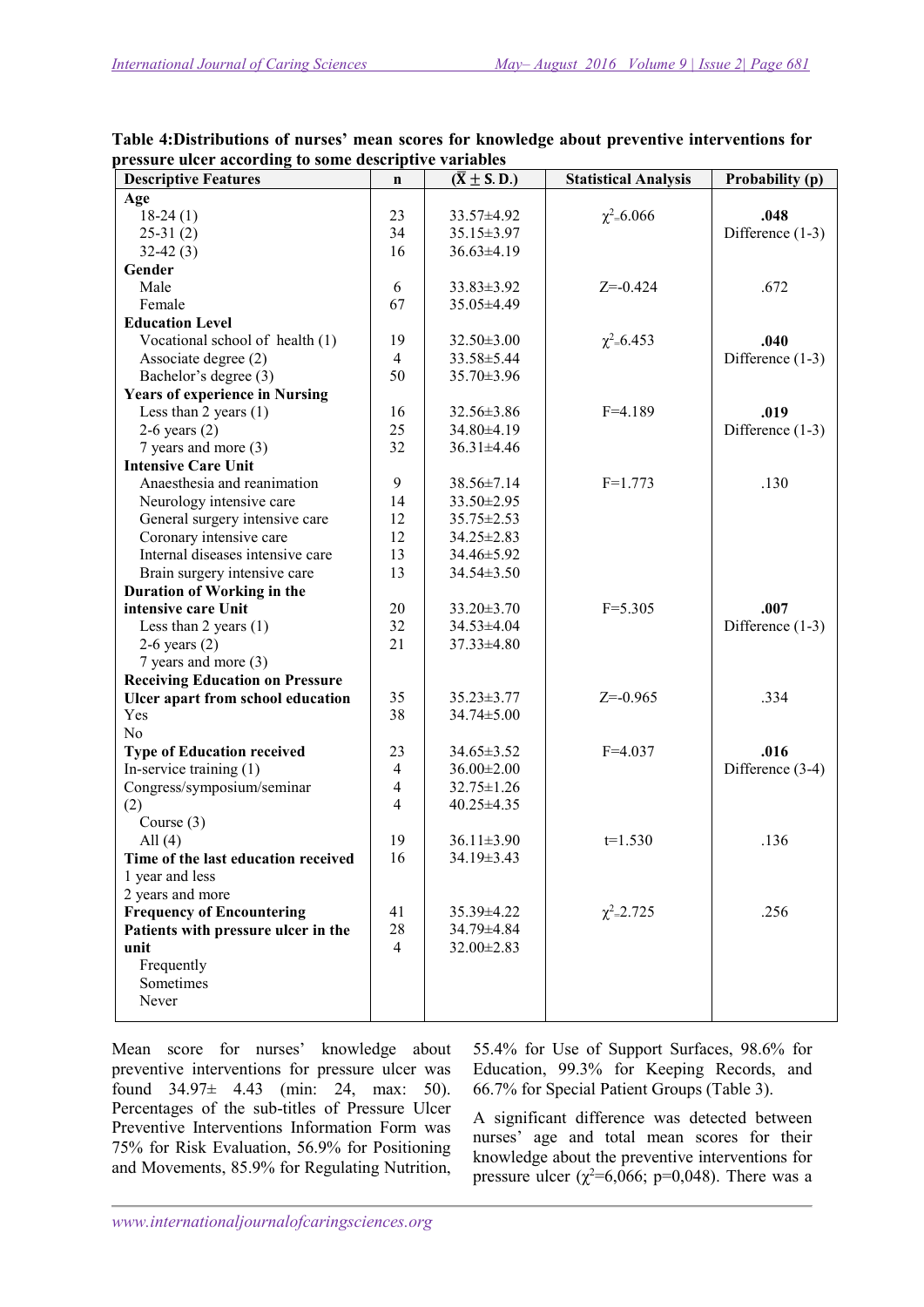slight increase in the total knowledge scores of the preventive interventions for pressure ulcer with a slight increase in age.

There was a significant difference between nurses' education level and mean scores for their knowledge about preventive interventions for pressure ulcer ( $\chi$ 2=6,453; p=0,040). There was a significant difference between those who graduated from vocational school of health and those who had bachelor's degree  $(p<0.05)$ . Mean scores of nurses who had bachelor's degree were significantly higher than the mean scores of the nurses who graduated from vocational school of health.

There was a statistically significant difference between nurses' years of experience in profession and their mean scores of preventive interventions for pressure ulcer (F=4,189; p=0,019). There was a significant difference between the nurses who had been working for less than two years and those who had been working for more than 7 years. Preventive interventions for pressure ulcer scores of those who had been working for more than 7 years were significantly higher than the scores of the nurses who had been working for less than 2 vears ( $p < 0.05$ ).

There was a statistically significant relationship between duration of working in the intensive care unit and total mean scores for knowledge about preventive interventions for pressure ulcer  $(F=5,305; p=0,007)$ . There was a statistically significant difference between those who had been working in the intensive care unit for 2 years or less and those who had been working for 7 years and more  $(p<0.05)$ . Knowledge mean scores about the prevention of pressure ulcer was significantly higher in the nurses group who had been working in the intensive care unit for 7 years or more in comparison to the nurses who had been working for 2 years and less.

A significant difference was identified between the type of education received about pressure ulcer and total mean scores for knowledge about preventive interventions for pressure ulcer  $(F=4,037; p=0,016)$ . There was a statistically significant difference between the nurses who participated only in the courses and who participated in all types of education (in-service training, congress/symposium, seminar, course)  $(p<0.05)$ . Total mean scores of the nurses who participated in all types of trainings were

significantly higher than those of nurses who participated only in the courses.

No significant differences were detected between total mean scores for knowledge about preventive interventions for pressure ulcer and variables such as nurses' gender, the intensive care units they work, receiving education on pressure ulcer apart from the school education, time of the last education received about pressure ulcer, and the frequency of encountering patients with pressure ulcer in the intensive care unit  $(p>0,05)$  (Table 4).

There was a statistically significant, positive, and weak relationship between nurses' duration of working experience and total mean scores for knowledge about preventive interventions for pressure ulcer  $(r=0.334; p=0.002)$ . With the slight increase in duration of working, there was a slight increase in the total mean scores for knowledge about preventive interventions for pressure ulcer.

There was a statistically significant, positive, and weak relationship between nurses' duration of working in the intensive care unit and total mean scores for knowledge about preventive interventions for pressure ulcer (r=0,344;  $p=0,001$ ). With the slight increase in the duration of working in the intensive care unit, there was a slight increase in nurses' total mean scores for knowledge about preventive interventions for pressure ulcer.

## **Discussion**

Level of intensive care unit nurses' total mean scores for knowledge about preventive interventions for pressure ulcer was found to be good (34.97±4.43) in this study. In intensive care units where there is high risk of development of pressure ulcer, it is very important for nurses to have good level of knowledge about pressure ulcer and reflect this knowledge in their caring practices (Keller et al., 2002; Özdemir & Karadağ 2008; Tweed & Tweed, 2008; Beeckman et al., 2010; Sarı 2013). Tweed and Tweed (2008) investigated knowledge level of intensive care unit nurses about pressure ulcer and the effect of the education program on the level of knowledge and found that nurses' level of knowledge was good before receiving education. In their study conducted in various clinics (internal, surgical and intensive care units), Enein and Zaghloul (2011) found knowledge level of nurses working in intensive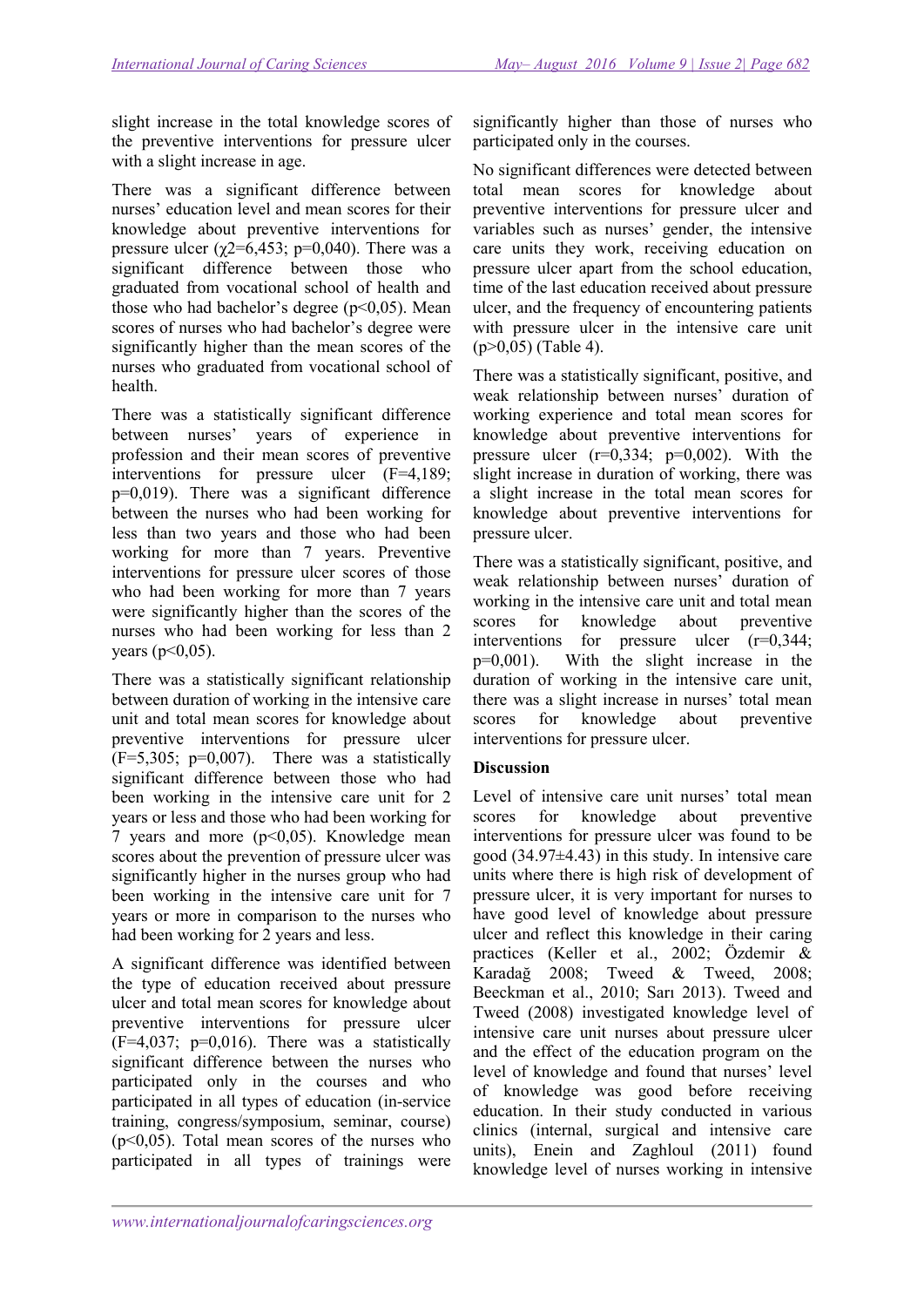care units good (62.8±5.7, min:51.9, max:74.1). Unlike the results of the present study, nurses' knowledge level was found to be insufficient in the study conducted by Doğu (2015) with intensive care unit nurses. Although they were conducted in various clinics, numerous studies in the related literature reported nurses' knowledge about pressure ulcer as good (Pancarbo-Hıdalgo, 2007; Ka¨llman, 2009) or insufficient (Beeckman et al., 2011; Demarre et al., 2012, Qaddumi & Khawaldeh, 2014). These differences between the studies might be caused by the differences in the countries where the studies were conducted, differences in the clinics where nurses were working, differences in the scales used for evaluating knowledge level, and differences in the threshold score defining knowledge level.

Evaluation of patients in terms of pressure ulcer development and administration of appropriate interventions are important in terms of decreasing pressure ulcer prevalence and incidence (Atılgan & Karadeniz, 2007; Coleman et al., 2013). Irreversible damages may occur in cases where patients under risk in terms of pressure ulcer development cannot be identified well; and preventive interventions can be higher than the treatment cost of pressure ulcer (Moore &Price, 2004; Demarre et al., 2015). This study found that 75% of the nurses responded to the statements in the "Risk Assessment" sub-title correctly. Gunningberg et al. (2015), in their study conducted with nurses working in surgical and internal clinics using PUKT, found that 75.7% of the nurses responded to the "Risk Assessment" part correctly. Another study conducted with Belgian nurses and nursing aides reported that nurses received the highest scores in the "Risk Assessment" dimension. (Demarre et al., 2012) Unlike the present study, Qaddumi and Khawaldeh (2014) found that one of the dimensions that nurses scored lowest was "Risk Assessment". Nurses in the present study responded to "Risk Assessment" part of the Pressure Ulcer Preventive Interventions Information Form correctly in high proportions.

Due to decreased physical activity and loss of sense and feeling caused by the frequent use of sedation and analgesia, intensive care unit patients are under risk in terms of pressure ulcer development (Ortaç et al., 2013). Therefore, it is important for nurses to make regulations that would enable movements in bed, protect heels, use bed and mattresses decreasing pressure, and

develop frequent positioning protocol (Karadağ, 2003). Percentages for the nurses' correct responses to the "positioning and movement" and "use of support surfaces" sub-titles in relation to Pressure Ulcer Preventive Interventions Information Form was found 56.9% and 55.4% respectively. Demarre et al. (2012) conducted a study with nurses and nurse aides working in a dispensary in Belgium in order to evaluate their knowledge and attitudes and adaptations to preventing pressure ulcer guide. They found that the participants' knowledge level was low in the area of "decrease in the pressure and amount of cutting force"  $(26.8\%)$ .

In their study conducted with a view to identifying nurses' level of knowledge using PUKT, Gunninberg et al. (2015) found that nurses received the lowest score in the "decrease in pressure and amount of friction" part. Unlike the present study, Hulsenboom, Bours and Halfens (2007) found that 73.6% of the nurses stated that positioning was a beneficial practice in preventing pressure ulcer. Of all the nurses participating in the present study, 16.4% were found to know that the statement "blood circulation should be supported by massaging bone spurs" was wrong. In Doğu's (2015) study conducted with intensive care nurses and Hulsenboom, Bours and Halfens (2007) study conducted with nurses, they found that nurses stated areas with pressure ulcer risk could be applied massage (27.1%) and massaging was a beneficial practice (18.3%). The related literature has long indicated that massaging bone spuns for preventing pressure ulcer is not recommended (EPUAP-NPUAP, 2009; Mallah, Nassar & Kurdahi, 2015).

There was a statistically significant difference between education levels of nurses and total mean scores for their knowledge about preventive interventions for pressure ulcer. In their study conducted with nurses in health centres, hospitals (including intensive care units), and nursing houses for old people, Pancorbo et al. (2007) found a statistically significant difference between nurses' education levels and mean scores for their knowledge about preventive interventions for pressure ulcer. It was indicated that nurses who had a colleague degree had good level of knowledge. Unlike the results of the present study, no statistically significant differences were found between nurses'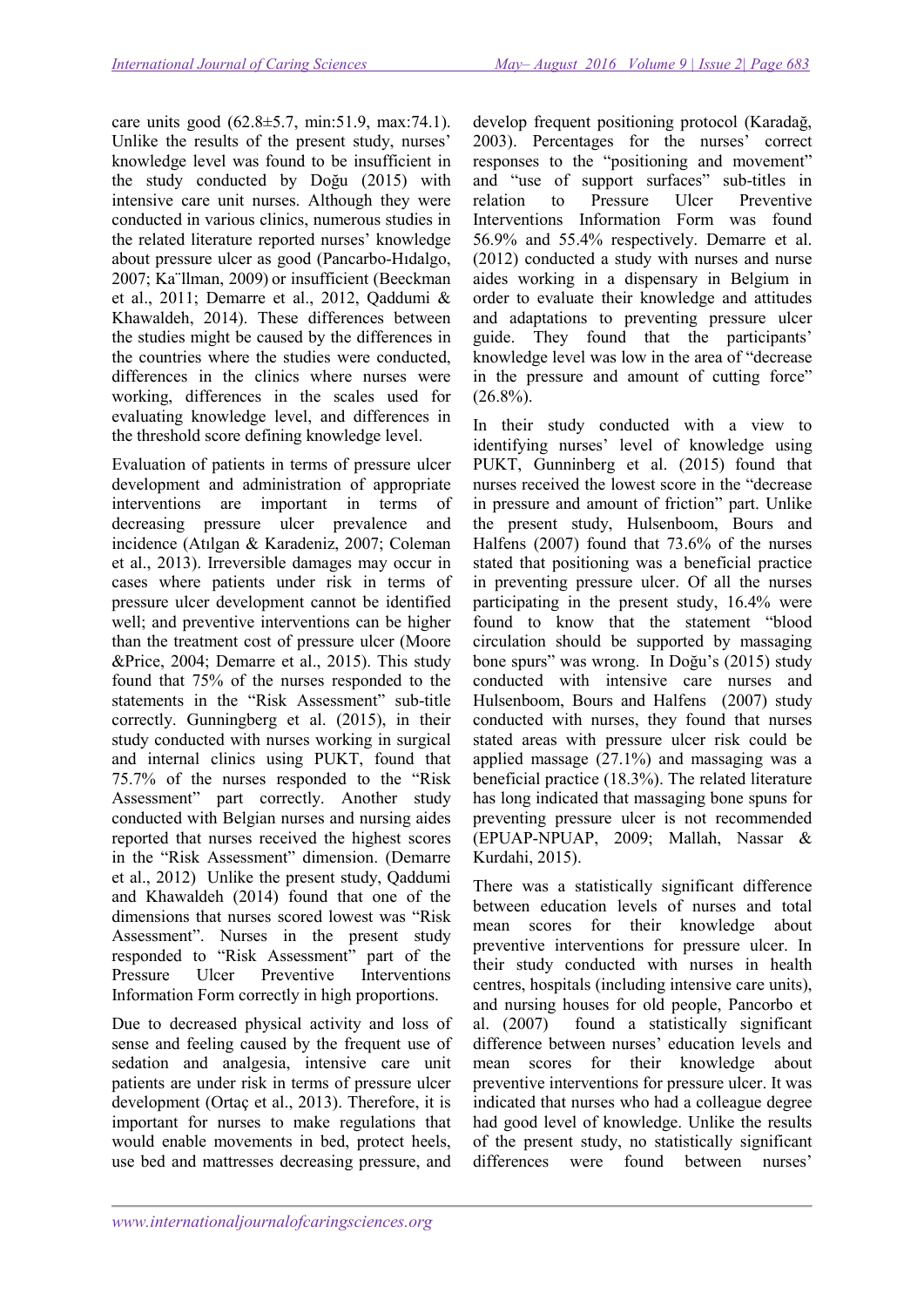education levels and mean scores for their knowledge about preventive interventions for pressure ulcer in the studies conducted by Doğu (2015) with intensive care nurses, by Qaddumi and Khawaldeh (2014) conducted with nurses who had bachelor's and MA degree, and by Saleh, Qaddumi and Anthony (2012) with nurses working in various clinics including intensive care units. The present study found that knowledge scores of the nurses having bachelor degree about the preventive interventions for pressure ulcer were higher in comparison to the nurses who graduated from health high schools. Thus, nurses who graduated from the university were more knowledgeable with preventing pressure ulcer.

Education programs on preventing pressure ulcer improve nurses' decision-making skills and decrease incidence and prevalence of pressure ulcer (El Enein & Zaghloul, 2011). Unlike what we expected, no significant differences were detected in the knowledge level of the nurses between those who received training on pressure ulcer and those who did not ( $p$  > 0.05). Parallel to the present study, in their study conducted with intensive care unit nurses, Doğu (2015) and Sarı (2013) found no statistically significant differences in the knowledge level of nurses who received training and who did not. The related literature indicates that education is an important tool that increases knowledge (Tweed & Tweed, 2008; Beeckman et al., 2011; El Enein & Zaghloul, 2011). Uzun, Aylaz and Karadağ (2009) conducted a study with intensive care unit nurses, and unlike the present study, they found that the training received for the prevention of pressure ulcer was effective in decreasing the pressure ulcer incidence in intensive care units. The related literature indicates that the education for preventing pressure ulcer affected nurses' knowledge levels positively; and nurses who received education had better knowledge levels (Sinclair et al., 2004; Pancarbo-Hıdalgo, 2007; Ka¨llman & Suserud, 2009; Uzun, Aylaz & Karadağ, 2009; Beeckman et al., 2011).

No significant differences were detected between time of the last education received on pressure ulcer and nurses' knowledge levels (p>0.05). In their study which investigated the effects of education programs about prevention of pressure ulcer on intensive care unit patients' knowledge level, Tweed and Tweed (2008) found that the effect of the education program on the

knowledge level continued 2 weeks after the training, but it returned to the beginning level after 20 weeks. In their study which evaluated the effects of an education program for preventing pressure ulcer, Sinclair et al. (2004) administered two tests to nurses in different times after the training and found that nurses' knowledge scores were high right after the training, but low 3 months after the training. It could be said that giving education to nurses for preventing pressure ulcer and reviewing the education systematically help to make the knowledge gained in the training permanent.

The present study found a statistically significant difference between nurses' years of experience and their knowledge mean scores in relation to prevention of pressure ulcer (p˂0.05). Total mean scores of the nurses who had been working in the intensive care unit for 7 years and more were higher in comparison to the nurses who had been for 2 years or less. It is somewhat expected that nurses' knowledge level increases with the increase in their years of experience. Unlike the results of the present study, Tweed and Tweed (2008) found no significant differences between intensive care unit nurses' knowledge level and years of experience. Cho, Park and Chung (2011) conducted a study with intensive care unit nurses and found that nurses with less years of experience had more interventions for the prevention of pressure ulcer.

The present study found a statistically significant difference between nurses' age and their mean scores for the prevention of pressure ulcer (p˂0.05). Total mean scores for nurses' knowledge about preventive interventions for pressure ulcer were found to increase slightly with the slight increase in their age. Unlike the present study, Doğu (2015) found that there was a statistically significant relationship between intensive care unit nurses' age and mean scores for their knowledge about preventive interventions for pressure ulcer; knowledge level decreased with the increase in age. As for the present study, nurses' knowledge level increased with the increase in their age.

Risk of pressure ulcer development is known to be higher in intensive care unit patients in comparison to other patient groups (Kurhan & Girgin, 2007; Ozdemir &Karadağ, 2008; Ortaç et al., 2013). 56.2% of the nurses in the present study reported to "frequently" encounter patients who developed pressure ulcer. In their pressure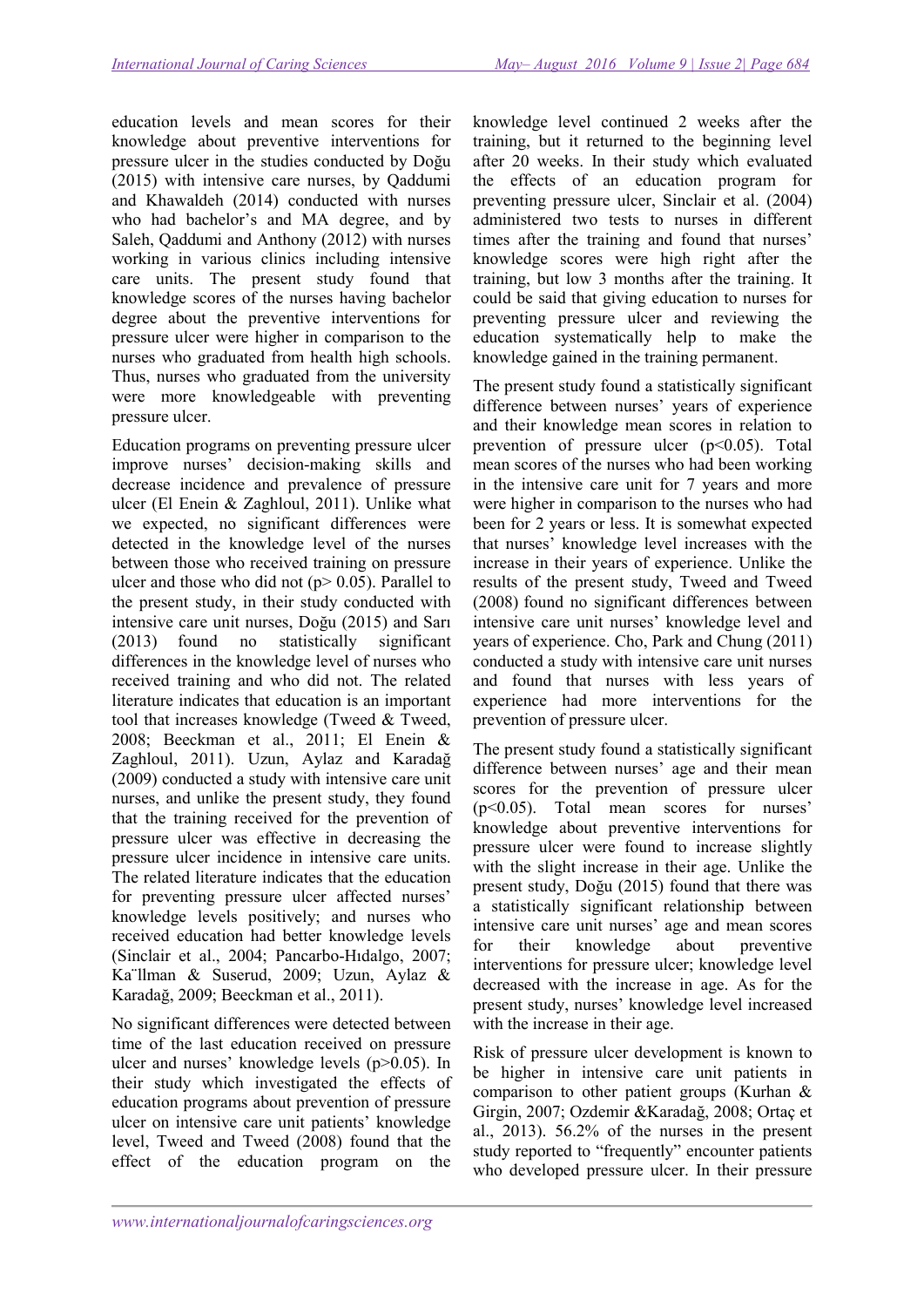ulcer prevalence conducted in a university hospital, Inan and Öztunç (2012) found that patients with pressure ulcer were seen mostly in the intensive care units. In the study conducted with patients in a surgical intensive care unit. Katran (2015) found that 20.56% of the patients had pressure ulcer development at least in one area in their body. In their study conducted with the records of 427 intensive care unit patients, Cho, Park and Chung (2011) found pressure ulcer incidence as 15%. Lahmann et al. (2005) aimed to identify pressure ulcer prevalence in 40 hospitals and 15 nursing homes and found that pressure ulcer developed mostly in patients in the geriatrics and intensive care units.

This study found that it is more common to encounter patients with pressure ulcer in intensive care units, and nurses working in intensive care units are expected to have good level of knowledge in relation to the prevention of pressure ulcer.

## Conclusion

Majority of the nurses in the present study were found to have good knowledge level about preventive interventions for pressure ulcer; percentages of their correct responses to the "education" and "keeping records" areas of preventive interventions for pressure ulcer were higher in comparison to the other areas.

Pressure ulcer is a preventable health problem which is among the primary responsibilities of nurses. In this regard, nurses working in intensive care units where pressure ulcers are encountered frequently have important responsibilities. Nurses should evaluate all risk factors that could cause pressure ulcer and implement the necessary prevention interventions. In our country, where the budget allocated to health is limited, solutions to this problem could be found by conducting studies that identify nurses' knowledge levels, organizing education programs in relation to preventive interventions, and reviewing these trainings at certain intervals.

As the present study was conducted at a university hospital, more comprehensive studies in intensive care units of various hospitals are recommended in order to generalize the study findings and identify nurses' insufficient knowledge areas so that training programs on the issue can be planned. Besides, while evaluating nurses' knowledge levels, investigating how

nurses reflect their knowledge in practice plays an important role in the prevention of pressure ulcer.

## Acknowledgements

We would like to thank Kıymet Meses, MSc student at the Nursing Department, Cukurova University Institute of Medical Sciences, for her help in collecting data.

## References

- Atılgan Y. & Karadeniz B. (2007) The evaluation of the effects of the decubit prevention attempts in the patients whose pressure injury risk is defined early. Journal of Intensive Care Nursing, 11, 62- 66.
- Beeckman D, Vanderwee K, Demarré L, Paquay L, Van Hecke A & Defloor T. (2010) Pressure ulcer prevention: development and psychometric validation of a knowledge assessment instrument. Int J Nurs Stud, 47, 399-410.
- Beeckman D., Defloor T., Schoonhoven L. & Vanderwee K. (2011) Knowledge and attitudes of nurses on pressure ulcer prevention: a crosssectional multicenter study in Belgian hospitals. Worldviews Evid Based Nurs, 8, 166-76.
- Cho I., Park H. A. & Chung E. (2011) Exploring practice variation in preventive pressure-ulcer care using data from a clinical data repository. Int J Med Inform.,80, 47-55.
- Coleman S, Gorecki C, Nelson EA, Closs SJ, Defloor T, Halfens R, Farrin A, Brown J, Schoonhoven L & Nixon J. (2013) Patient risk factors for pressure ulcer development: Systematic review. International Journal of Nursing Studies, 50, 974-1003.
- Cooper K. L. (2013) Evidence-based prevention of pressure ulcers in the intensive care unit. Crit Care Nurse,33, 57-66.
- Cuddigan J, Berlowitz D. R. & Ayello E. A. (2001) Pressure ulcers in America: prevalence, incidence, and implications for the future. Advances in Skin & Wound Care, 14, 208-215.
- Demarré L, Vanderwee K, Defloor T, Verhaeghe S, Schoonhoven L & Beeckman D. (2012) Pressure ulcers: knowledge and attitude of nurses and nursing assistants in Belgian nursing homes.<br>Journal of Clinical Nursing, 21(9-10): 1425-Nursing, 21(9-10): 1425-34.
- Demarré L, Van Lancker A, Van Hecke A, Verhaeghe S, Grypdonck M, Lemey J, Annemans L & Beeckman D. (2015) The cost of prevention and treatment of pressure ulcers: A systematic review. International Journal of Nursing Studies, 52, 1754-1774.
- Doğu Ö. (2015) An Evaluation of intensive care nurses' knowledge and practices about pressure ulcer, care and use of care products. J Hum Rrhythm, 1, 95-100.